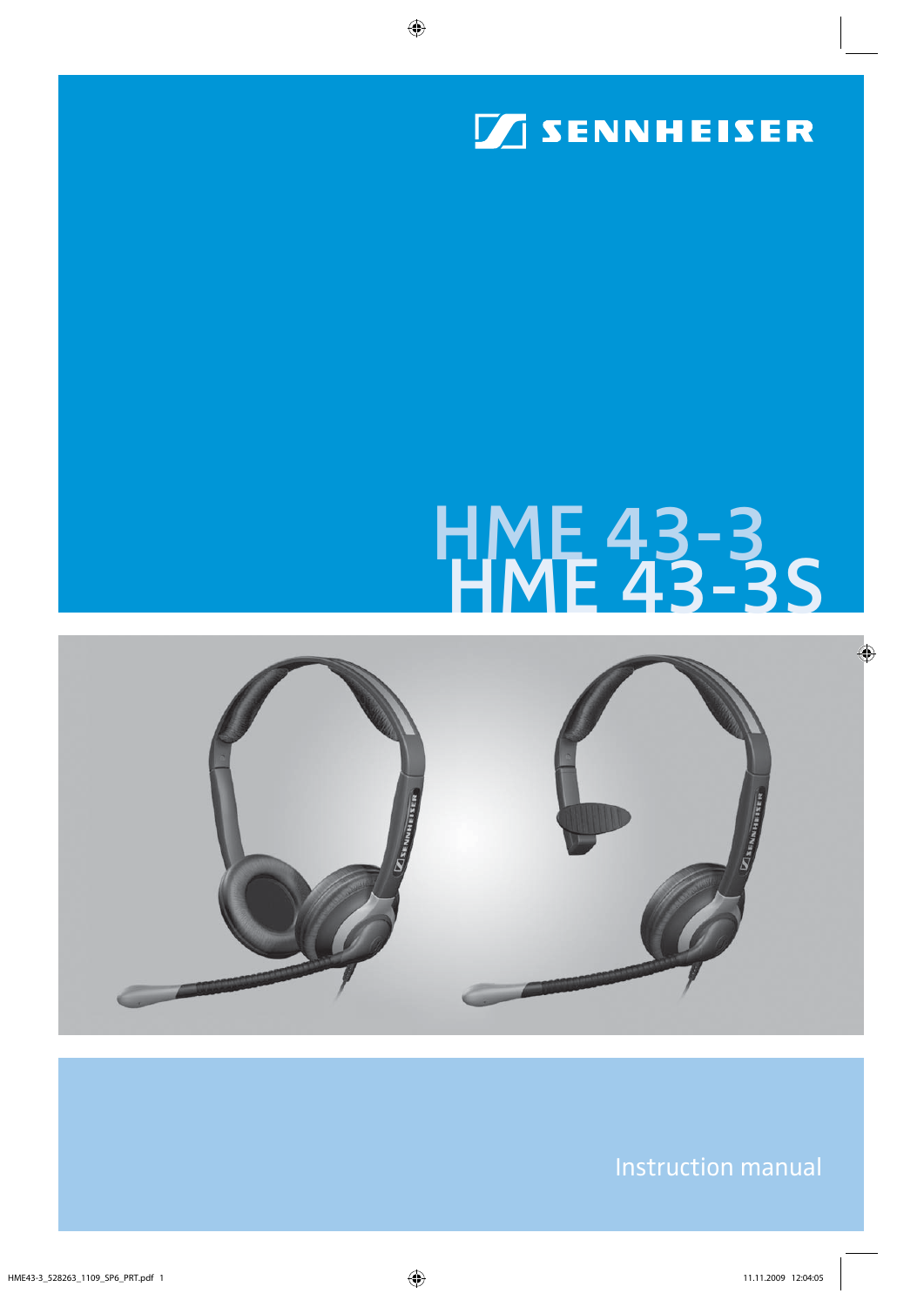# **Safety instructions**

- Please read this instruction manual carefully and completely before using the headset.
- Make this instruction manual easily accessible to all users at all times.
- Always include this instruction manual when passing the headset on to third parties.
- The headset is capable of producing sound pressure levels exceeding 85 dB(A). In many countries 85 dB(A) is the maximum legally permissible level for continuous noise exposure during the working day. Exposure to sounds of higher volume levels or for longer durations can permanently damage your hearing!
- Never repair or attempt to repair a defective headset yourself. Contact your Sennheiser agent or the Sennheiser Service Department.
- Only replace those parts of the headset whose replacement is described in this manual. All other parts of the headset must be replaced by your Sennheiser agent.
- Protect the headset from wetness. Use only a slightly damp cloth to clean the headset. For information on how to clean the headset, contact your Sennheiser agent.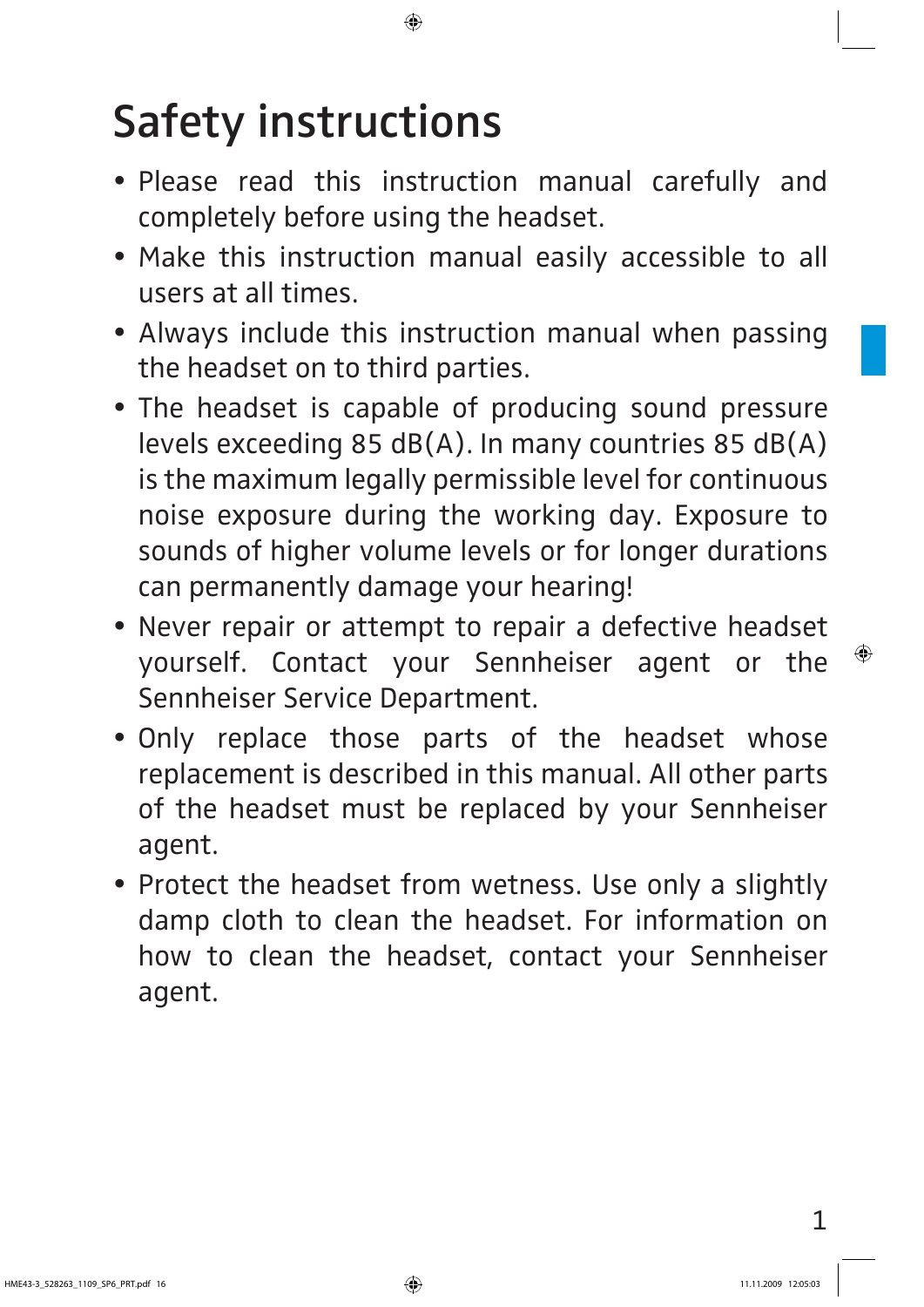#### **Intended use of the headset**

Intended use includes:

- having read this instruction manual especially the chapter "Safety instructions".
- using the headset within the operating conditions as described in this instruction manual.

Improper use means using the headset other than as described in this instruction manual, or under operating conditions which differ from those described herein.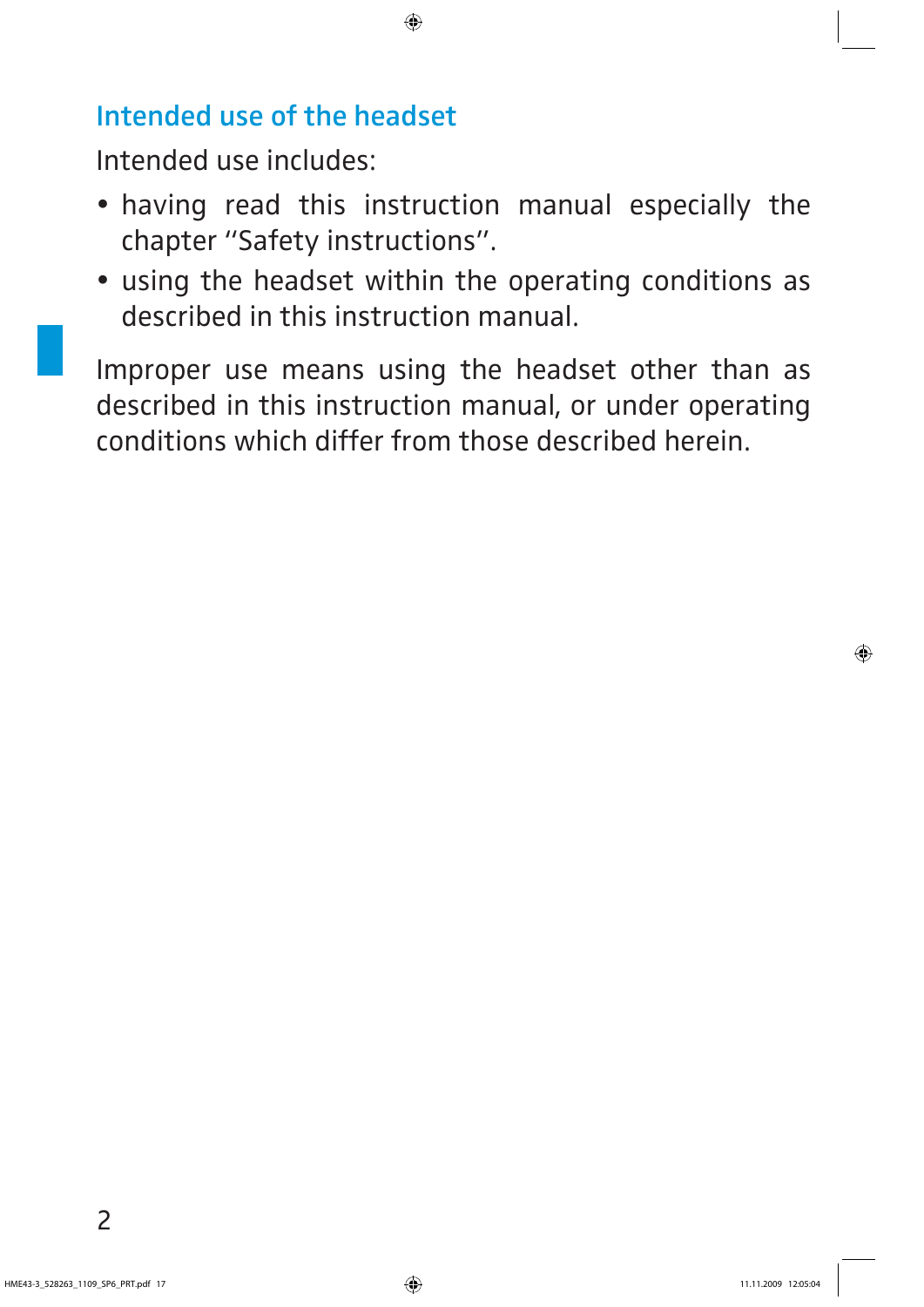### **The HME 43-3/HME 43-3S headset**

The HME 43**-**3/HME 46**-**3S headset features dynamic headphones. The noise-compensating microphone ensures excellent speech transmission even in noisy environments. Designed for air traffic control and other communication purposes.

#### **Features:**

- Extremely lightweight
- Extremely comfortable to wear due to the patented two-piece automatic headband and soft earpads
- ActiveGard™ safeguards you from the effects of an acoustic burst
- Flexible microphone boom, can be worn on either left or right-hand side
- Noise-compensating microphone ensures excellent speech transmission

### **Delivery includes**

- 1 HME 43**-**3/HME 43**-**3S headset
- 1 cable clip
- 1 carry bag
- 2 foam earpads HME 43**-**3
- 1 foam earpad HME 43**-**3S
- 1 wind and pop screen
- 1 instruction manual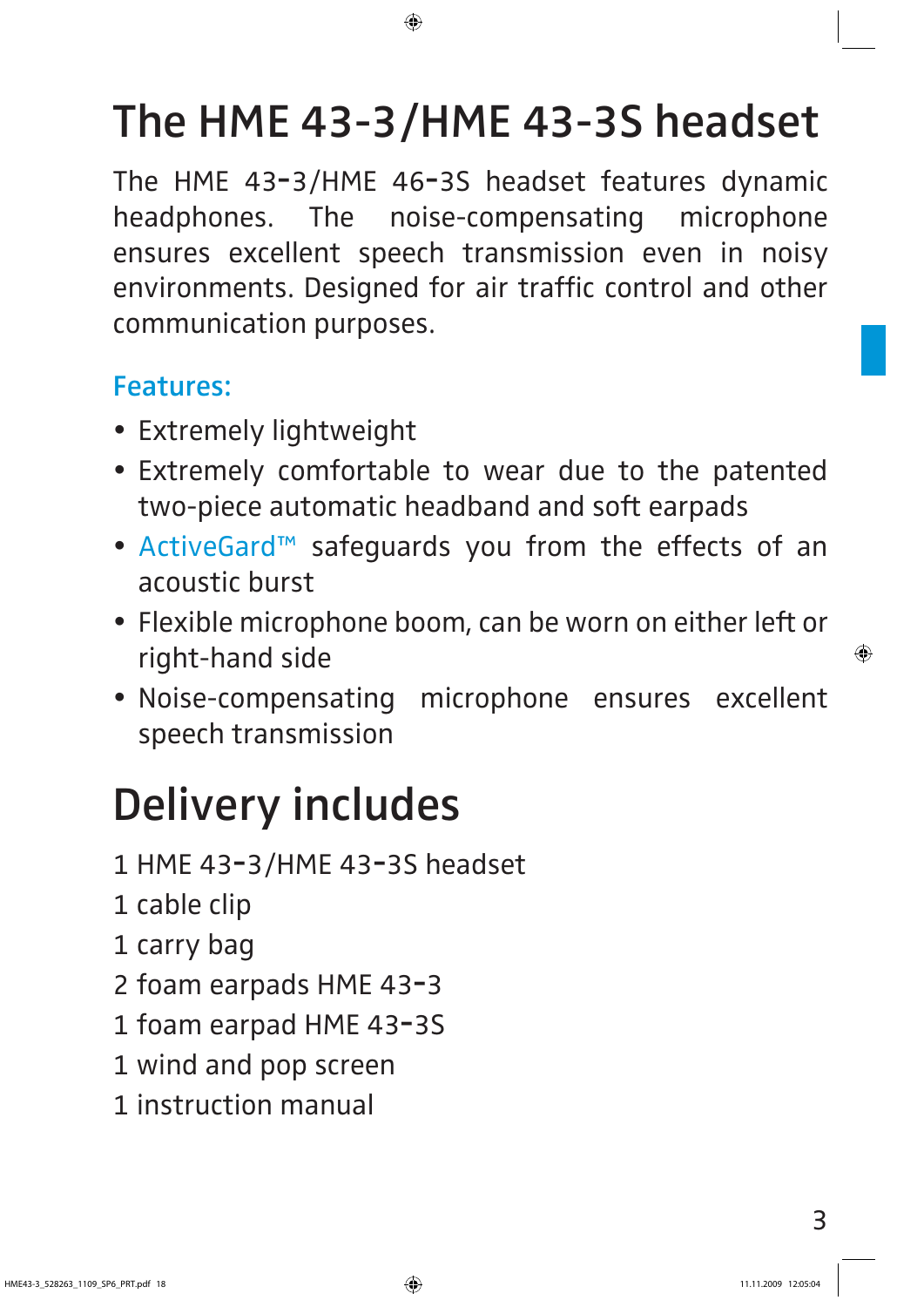### **Operation**

#### **Wearing the headset**

 $\blacktriangleright$  Adjust the length of the headband to fit your head size or shape.



#### **Note:**

The earpads should exert a slight pressure on the ears.

- Holding the headset with two hands, carefully bend the headband to adjust it to a snug but comfortable fit.

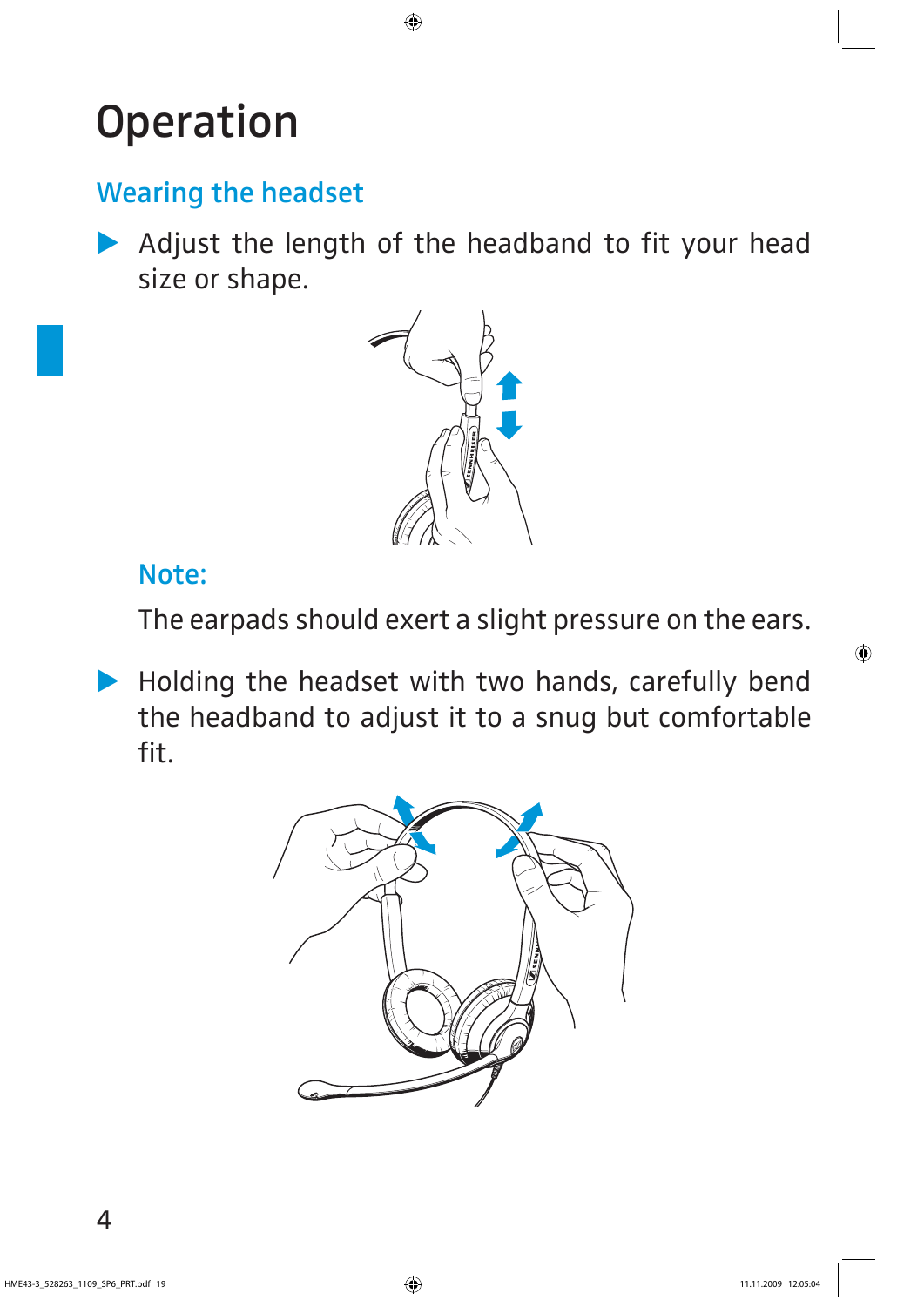#### **Turning the microphone boom**

The microphone boom can be rotated. This allows the headset to be worn with the microphone boom positioned on either the left or right-hand side of the head.



#### **Positioning the microphone**

 $\blacktriangleright$  Bend the flexible microphone boom so that the microphone is placed at the corner of the mouth.

#### **Note:**

Maintain a distance of approx. 2 cm between microphone and mouth.

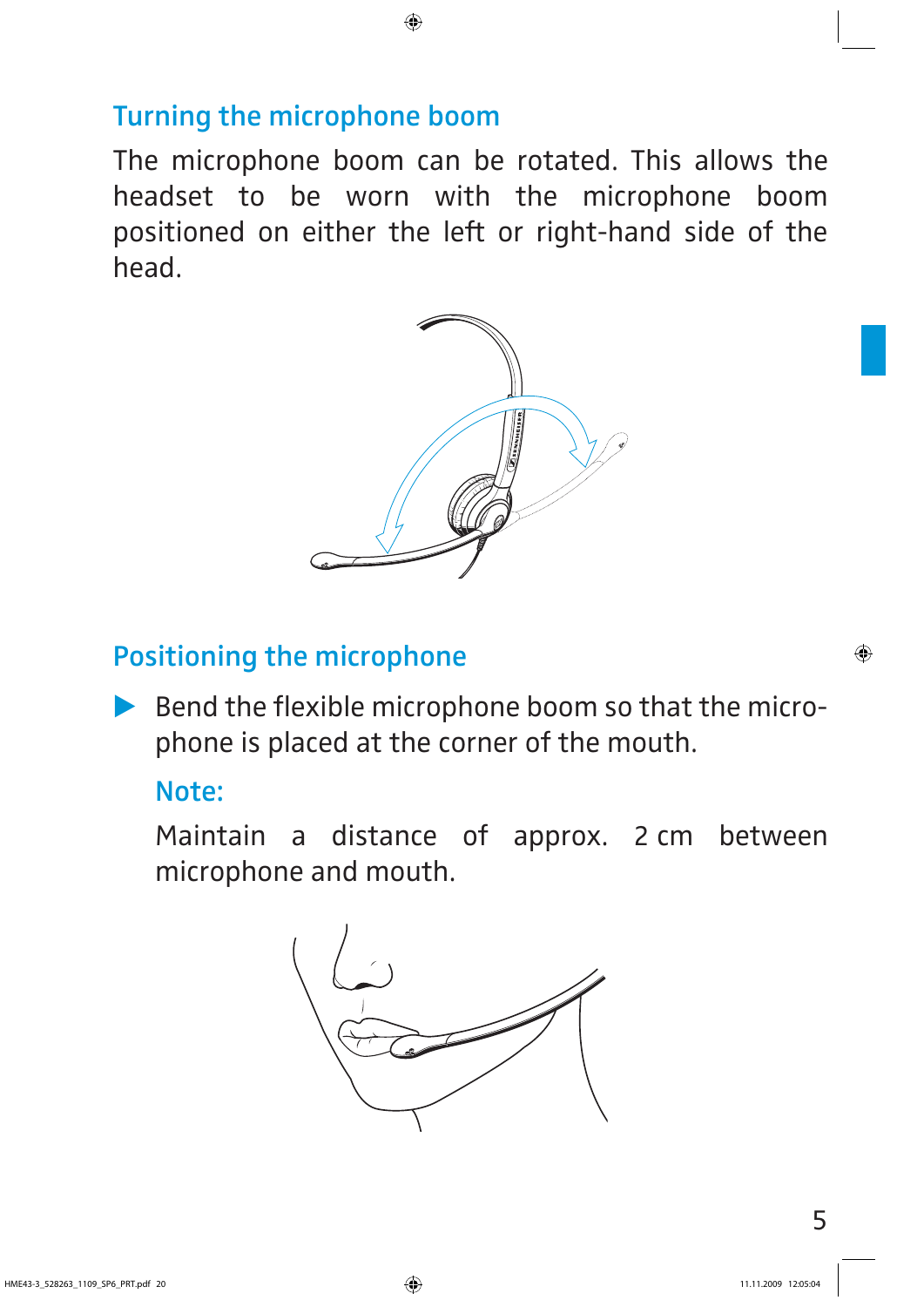#### **Replacing the wind screen**

If the wind screen shows signs of wear such as tears or holes, replace the wind screen.

- Pull the wind screen from the microphone.
- Gently slide-on the new wind screen.



#### **Notes:**

- . In order to avoid pop noise, always use the microphone with the supplied wind and pop screen!
- Ensure that the wind screen fits securely over the microphone.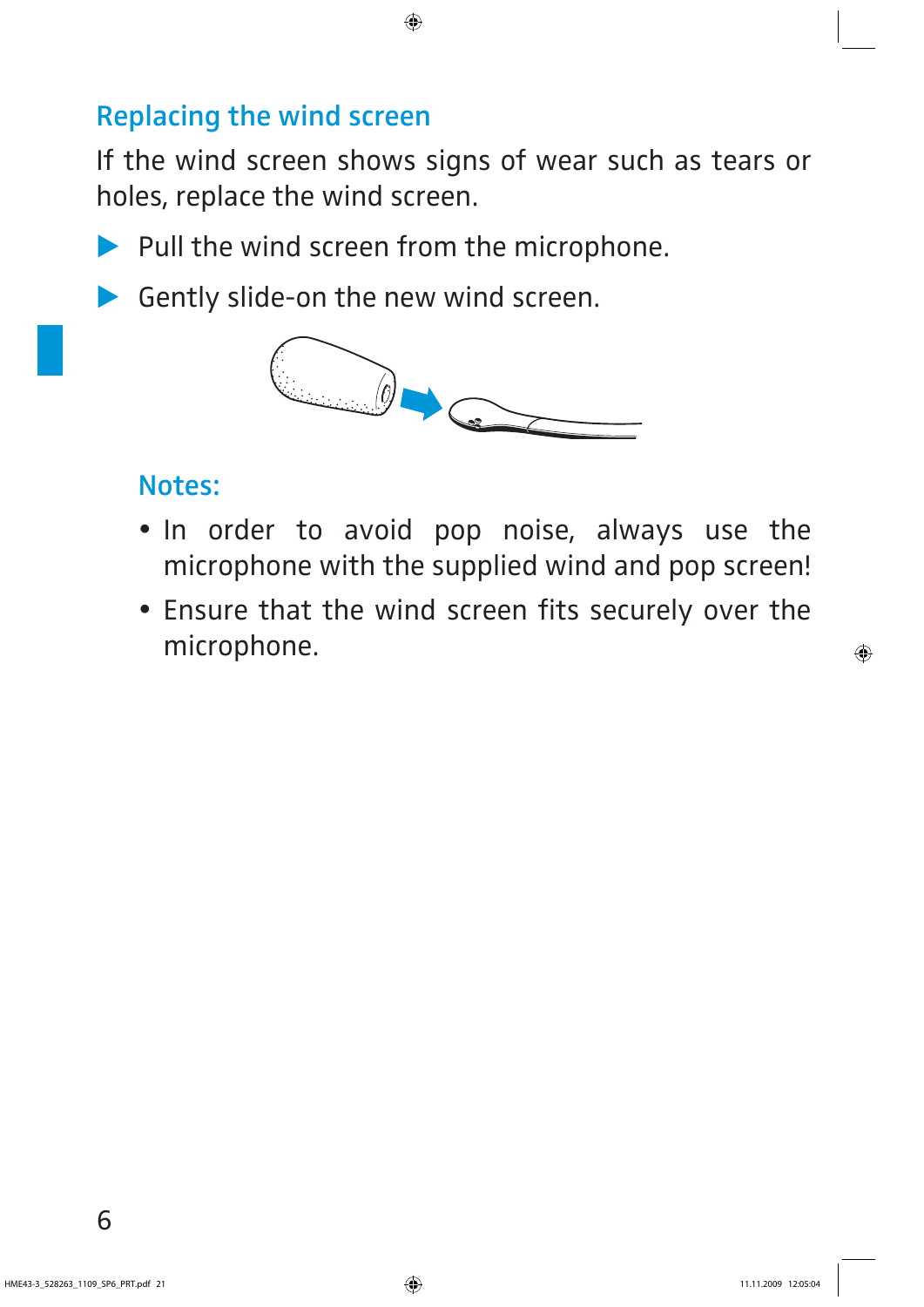#### **Adjusting the volume directly on the audio system**

**EX Connect the headset to the corresponding sockets of** your audio system. Adjust the volume directly on the audio system.

#### **CAUTION! Hearing damage due to high volumes!**



This headset is capable of producing high sound pressure levels. Higher volumes or longer durations can damage your hearing!

Set the volume to a medium level. Make sure that you can hear critical sounds such as warning alarms.

#### **Adjusting the microphone sensitivity**

The microphone sensitivity has been factory pre-set to 300 mV/Pa.

- $\blacktriangleright$ Remove the sticker as shown in the diagram.
- - Change the microphone sensitivity by turning a screwdriver in the direction of the arrow.

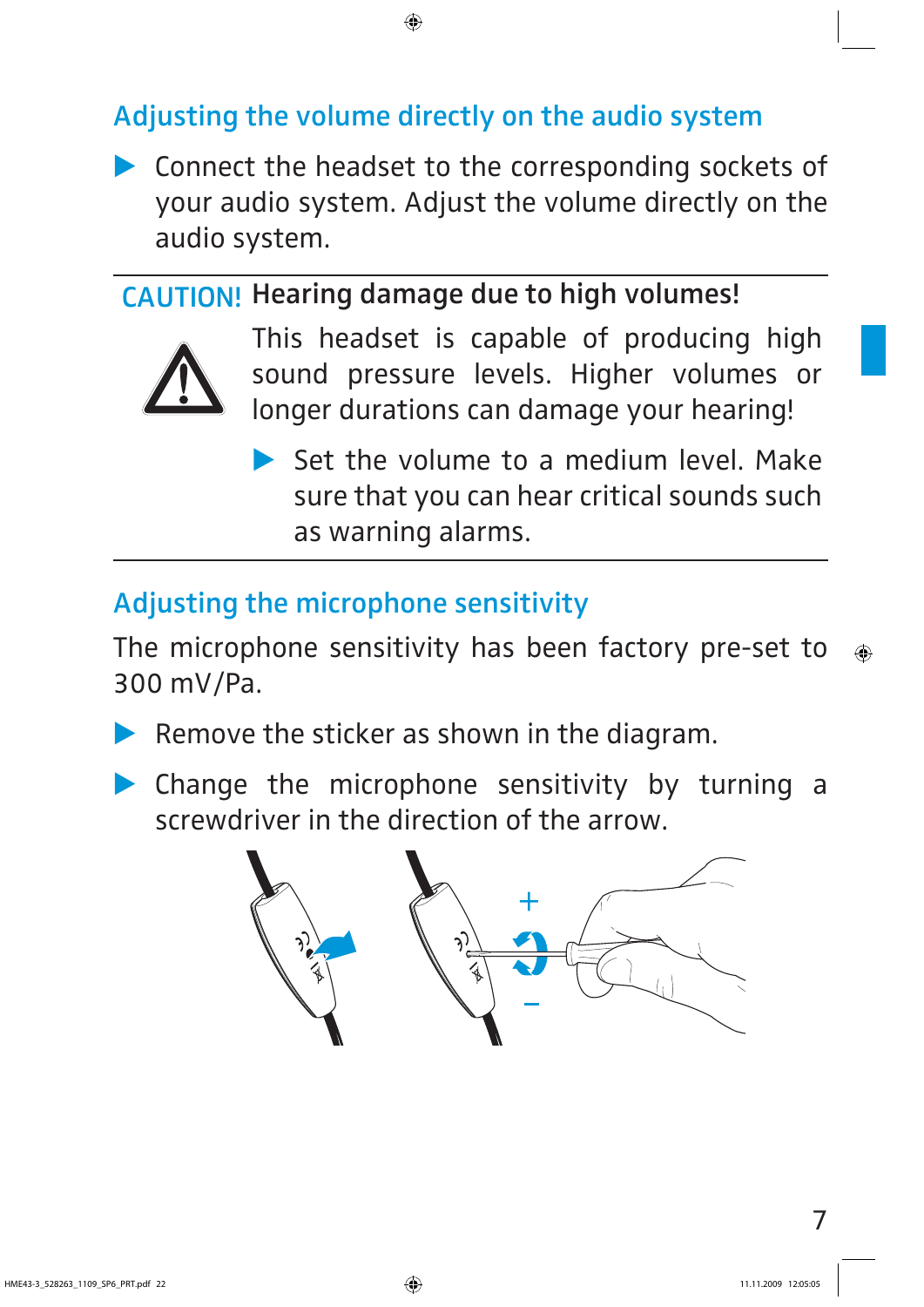#### **Storage and transportation**

 $\blacktriangleright$  Turn the microphone into the position shown in the diagram. Rotate the earcups by 90°.



- Use the supplied carrying bag for storage and transportation.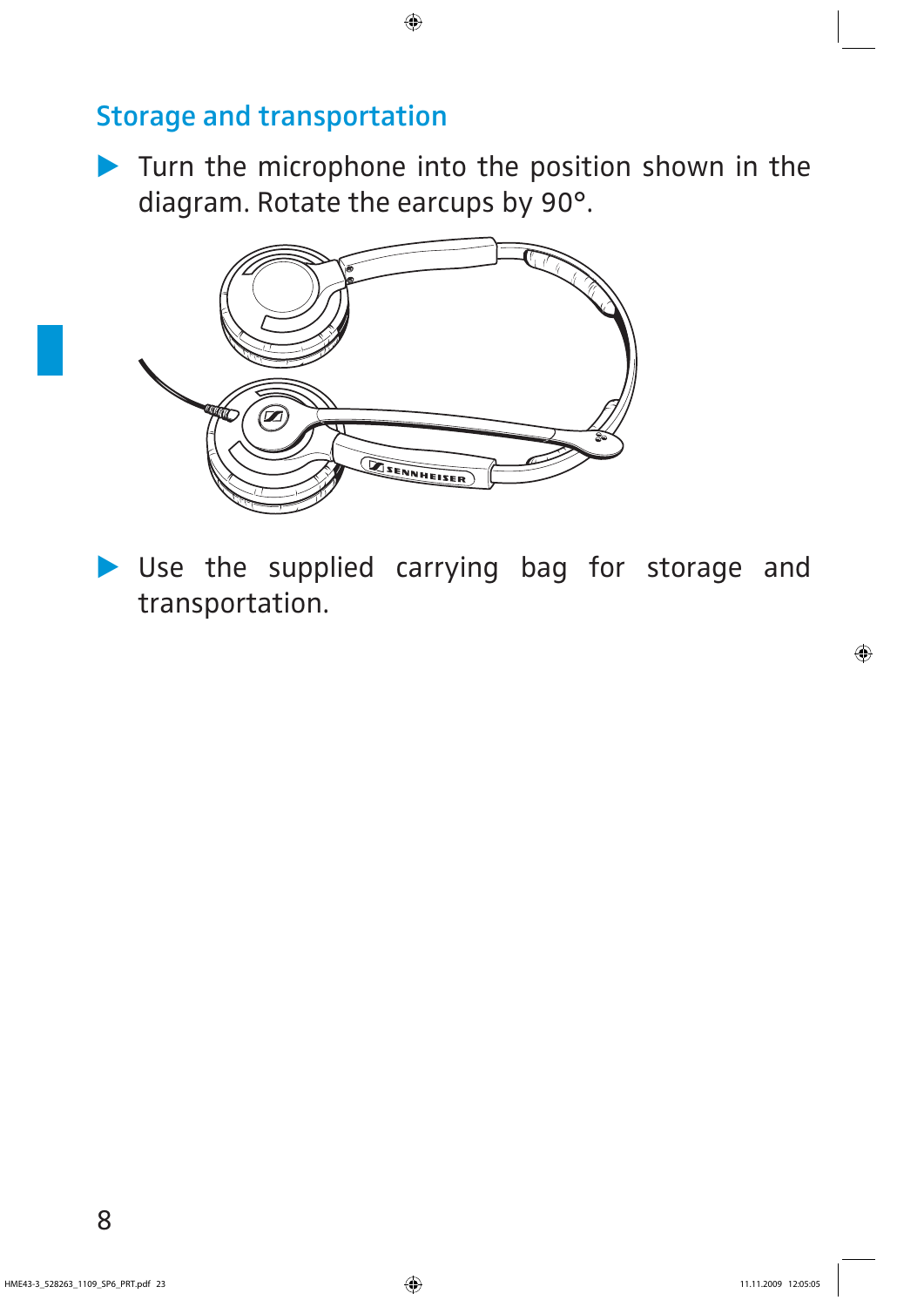### **Care and maintenance**

#### **Cleaning the headset**

Use a soft, slightly damp cloth to clean the headset from time to time. If the headset is very dirty, use a cloth dampened with mild, soapy water.

CAUTION! Danger of short-circuit due to the ingress of **water!**



Water entering the housing of the headset can cause a short-circuit and damage the electronics.

▶ Use only a slightly damp cloth to clean the headset. Do not use any solvents or cleansing agents.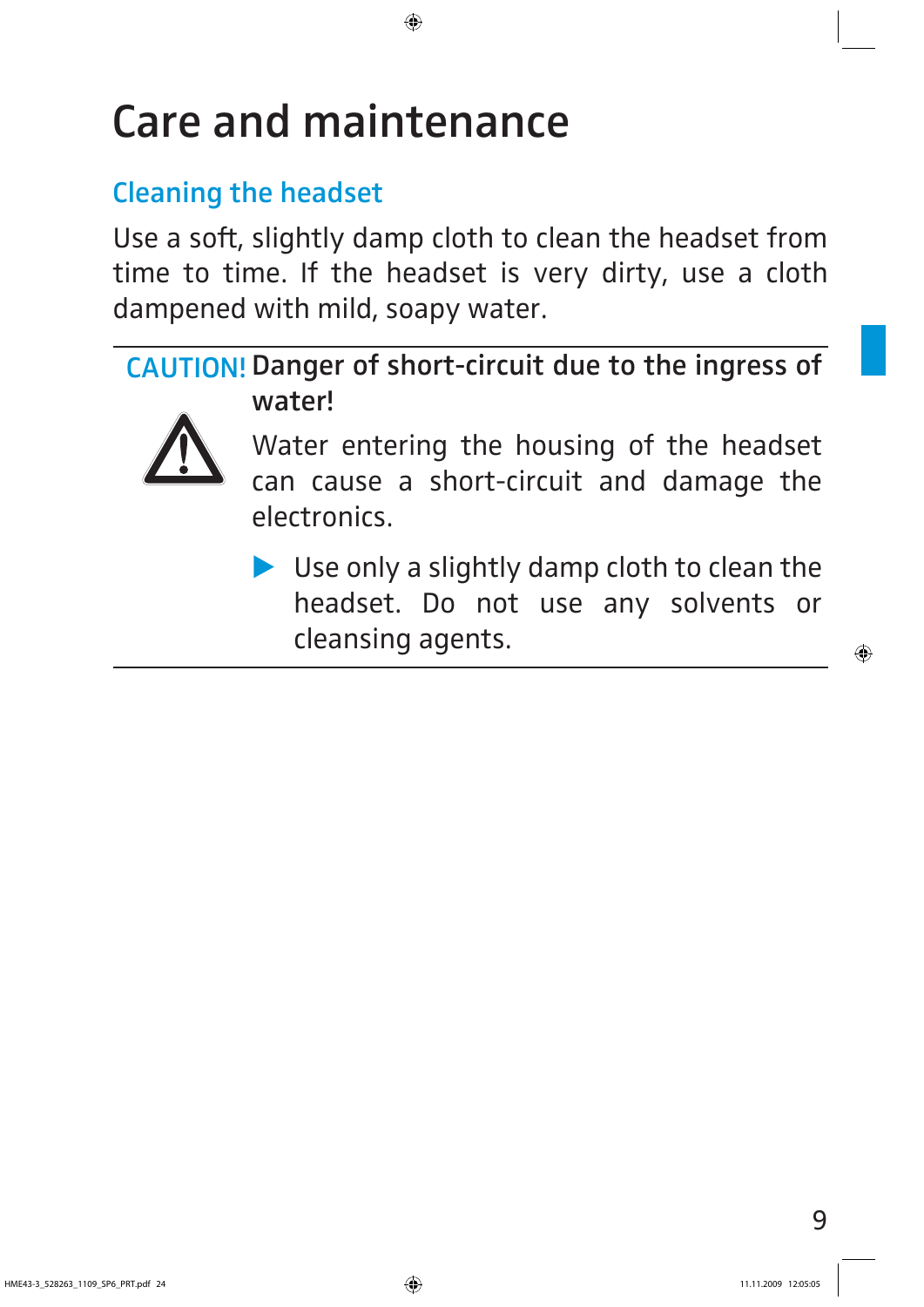#### **Replacing the earpads**

For reasons of hygiene, the earpads should be replaced from time to time.

If you pull too sharply, or jerk them, you may damage the new earpads. **CAUTION!**

- Grasp the edge of the foam earpad behind the earcup as shown and peel it up and away from the earcup. Slide the new earpad onto the earcup. Repeat for the other earcup.



### **Cable assignment**

#### **Headset connector**

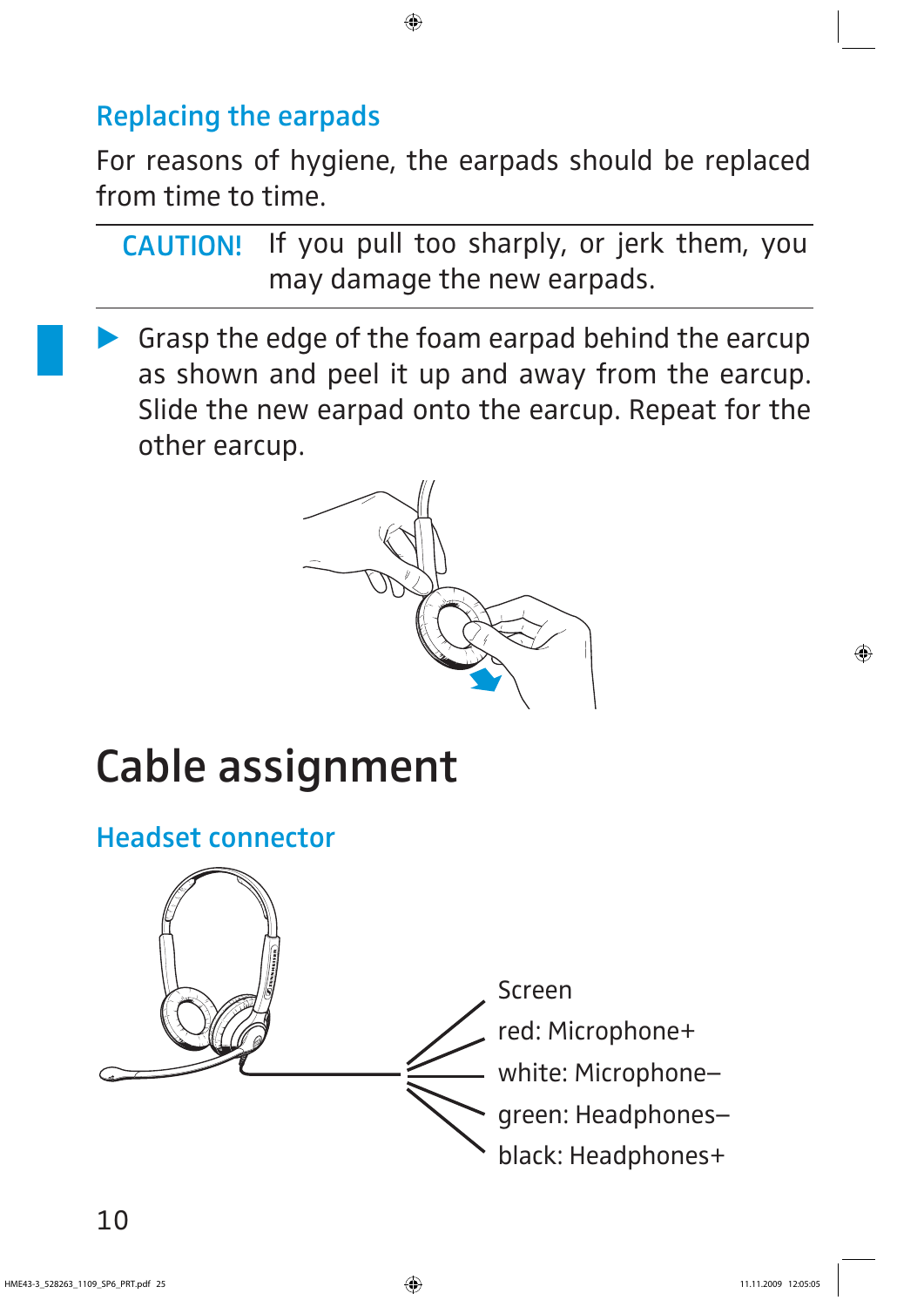### **Product variants**

| Variant<br>(Cat. No.)      | Description                                   | Single-sided round<br>cable      |
|----------------------------|-----------------------------------------------|----------------------------------|
| <b>HME 43-3</b><br>502148  | Headset with<br>condenser mic                 | with open ends,<br>length 1.90 m |
| <b>HME 43-3S</b><br>502593 | Single-sided<br>headset with<br>condenser mic | with open ends,<br>length 1.90 m |

### **Accessories**

| Cable clip                         | Cat. No. 091551 |  |
|------------------------------------|-----------------|--|
| Leatherette earpads                | Cat. No. 091532 |  |
| Foam earpads                       | Cat. No. 091529 |  |
| Wind screen                        | Cat. No. 091540 |  |
| Carry bag                          | Cat. No. 517619 |  |
| Headband padding (1 pair)          | Cat. No. 529726 |  |
| Temple support<br>(HME 43-3S only) | Cat. No. 532729 |  |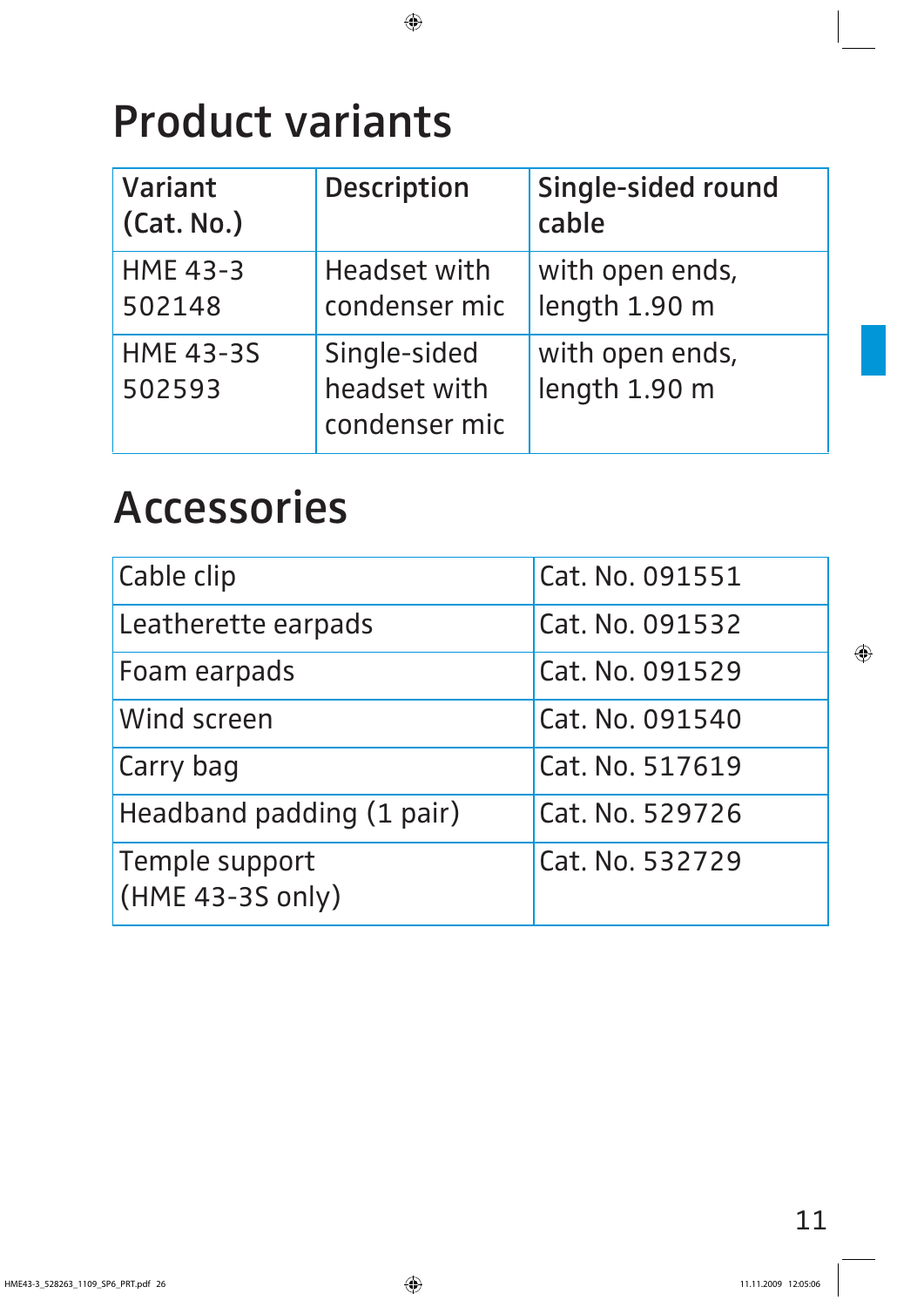## **Specifications**

**General data** Connection cable

Weight without cable Operating temperature Storage temperature

| <b>Headphones</b> |
|-------------------|
|-------------------|

Transducer principle Frequency response Sound pressure level at  $1$  kHz/ $1$  mW at  $1$  kHz/ $1$  V Max. SPL (ActiveGard™) at 1 kHz Ear coupling THD at 1 kHz

Contact pressure Nominal impedance Size of earcups

| Model                        | <b>HME 43-3</b>           | <b>HME 43-3S</b> |
|------------------------------|---------------------------|------------------|
| <b>Connection cable</b>      | single-sided round cable, |                  |
|                              | length 1.90 m             |                  |
| Weight without cable         | approx. 95 q              |                  |
| <b>Operating temperature</b> | $-5$ °C to +45 °C         |                  |
| Storage temperature          | $-55$ °C to +70 °C        |                  |

| dynamic             |                   |  |  |  |
|---------------------|-------------------|--|--|--|
| 100 Hz to 6,000 Hz  |                   |  |  |  |
|                     |                   |  |  |  |
| 94 dB SPL           | 103 dB SPL        |  |  |  |
| <b>102 dB SPL</b>   | 107 dB SPL        |  |  |  |
|                     |                   |  |  |  |
|                     |                   |  |  |  |
| 116 dB SPL          | 110 dB SPL        |  |  |  |
| supra-aural, closed |                   |  |  |  |
|                     |                   |  |  |  |
| $<$ 1% at           | $< 1\%$ at        |  |  |  |
| 105 dB SPL          | 102 dB SPL        |  |  |  |
| approx. 1.5 N       |                   |  |  |  |
| $150\ \Omega$ mono  | 300 $\Omega$ mono |  |  |  |
| 51 mm               |                   |  |  |  |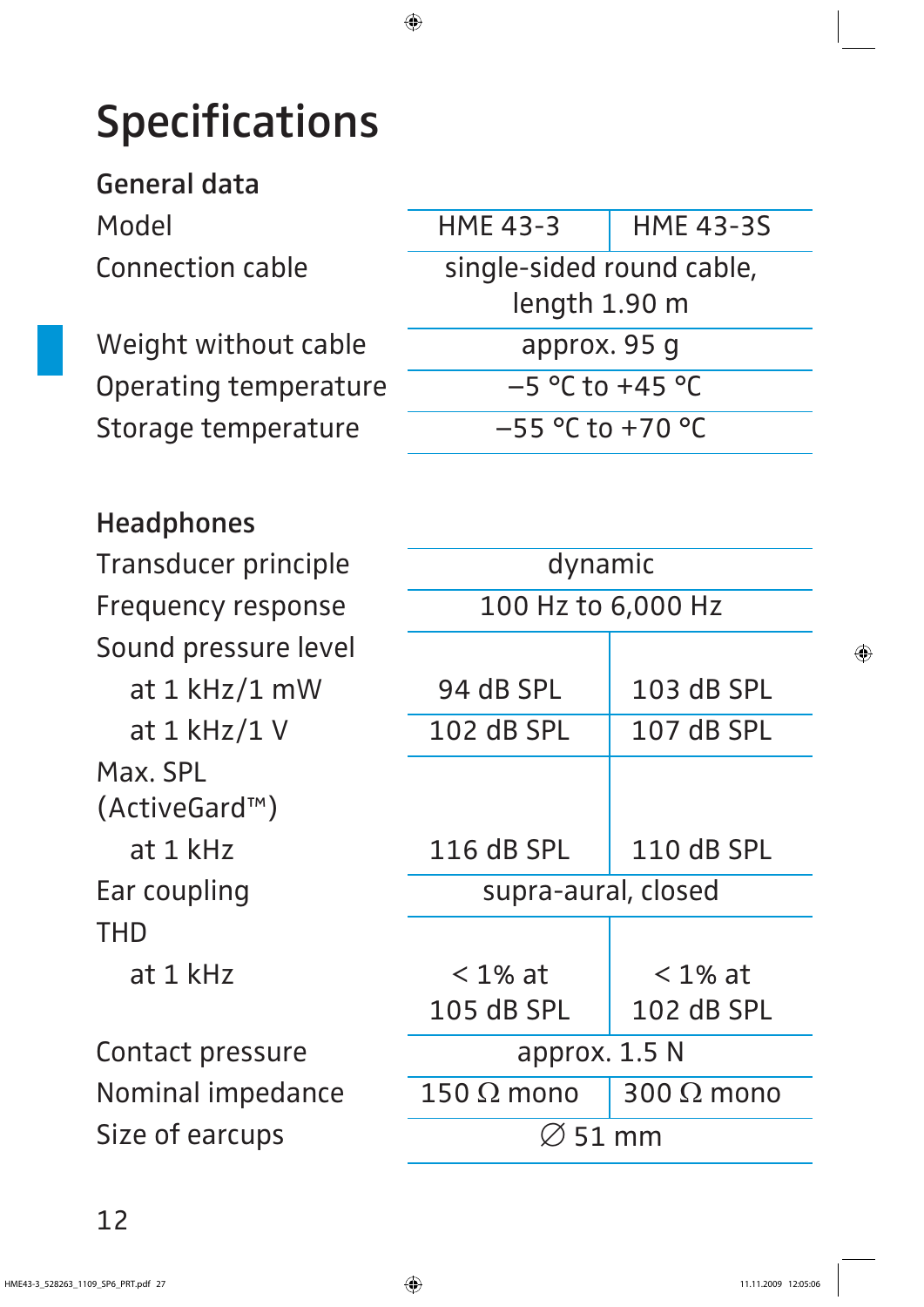**Microphone**

Model BKE 43

Terminating impedance

Transducer principle pre-polarized condenser, noise compensating Frequency response 400 Hz to 4,500 Hz Output voltage 300 mV/Pa at a distance of approx. 2 cm (1") between microphone and mouth (factory pre-set); adjustable from 40 to 500 mV/Pa Supply voltage 8 to 16 V DC  $\overline{150}$  to 2,200  $\overline{\Omega}$